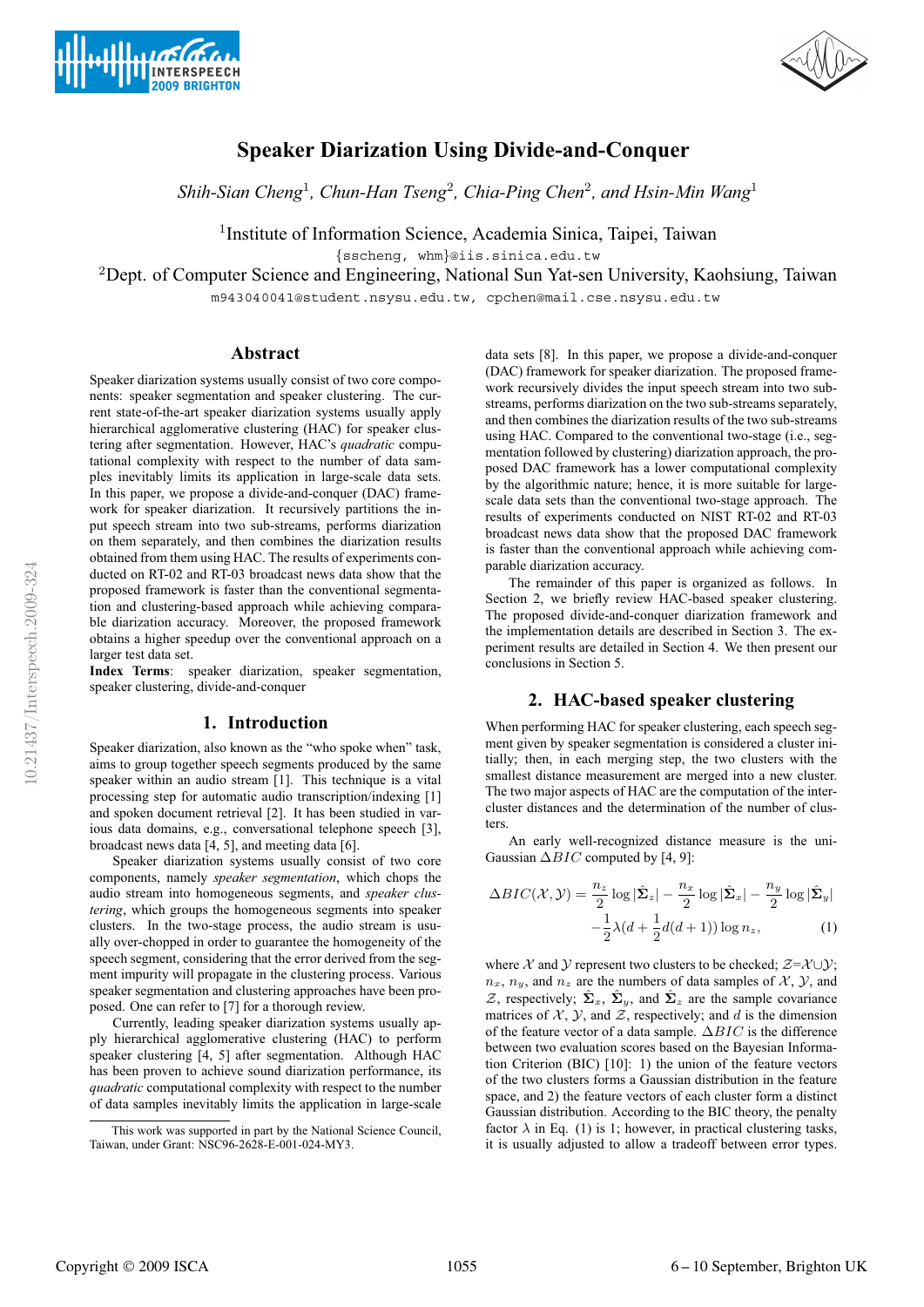When  $\lambda = 0$ ,  $\Delta BIC$  is equivalent to the generalized likelihood ratio (GLR) [11].  $\Delta BIC$  can also be used as a stopping criterion in such a way that the merging process is stopped when the smallest  $\Delta BIC$  value among all cluster pairs is larger than zero; this is called the local BIC-based approach [4].

Recently, a more sophisticated distance measure is derived from the Gaussian mixture model (GMM). For example, in [12], Ajmera and Wooters proposed a threshold-free variant of ΔBIC, where each cluster is modeled with a GMM. Motivated by the GMM-UBM method widely used in the speaker recognition task [13], Barras *et al.* [4] proposed a GMM-based cross likelihood ratio (CLR) as follows:

$$
CLR_{GMM}(\mathcal{X},\mathcal{Y}) = \frac{1}{n_x} \log \frac{p(\mathcal{X}|M_y)}{p(\mathcal{X}|B)} + \frac{1}{n_y} \log \frac{p(\mathcal{Y}|M_x)}{p(\mathcal{Y}|B)},
$$
\n(2)

where  $M_x$  and  $M_y$  are the GMMs for X and Y estimated via maximum *a posteriori* (MAP) adaptation from the universal background model (UBM)  $B.$   $CLR_{GMM}$  reveals the similarity between  $X$  and  $Y$ . Therefore, when applying this measure in HAC, the two clusters with the largest  $CLR_{GMM}$  value are merged. The merging process is stopped when the largest  $CLR_{GMM}$  value among all cluster pairs is smaller than a predefined threshold  $\delta_{CLR}$ .

Rather than using a single distance measure during the merging process of HAC, some leading speaker diarization systems apply multiple measures in HAC [1, 4]. For example, in [4], the authors first applied  $\Delta BIC$  in the initial clustering process, and then applied  $CLR_{GMM}$  in the second clustering process. This approach is to stop the initial clustering stage early, and use the results to seed a second clustering stage with more initial data per cluster. This second stage can therefore estimate more complex models for the clusters. In [4], the initial stage is called BIC clustering, while the second stage is called speaker identification (SID) clustering.

## **3. DAC-based speaker diarization**

The proposed divide-and-conquer framework for speaker diarization (DACDiar) is shown in Algorithm 1.

As shown in Figure 1 (a), the input audio stream is first passed through a speech activity detection (SAD) component to filter out non-speech data. As with the SAD method in [4], the GMMs for speech, noisy speech, speech over music, pure music, and silence/noise are trained beforehand. Then, the speech, noisy speech, and speech over music segments are extracted from the input stream with Viterbi decoding. After SAD, the speech clips are concatenated into the speech stream  $W$ . Then, a distance curve is obtained by evaluating the GLR values of two adjacent windows that slide along  $W$ . The time index  $t$ associated with the peak that has the largest GLR value within the interval  $[t - pRange, t + pRange]$  is considered a dividepoint. In this way, the size of a resulting speech segment is at least  $pRange$  seconds. In this example, all the peaks except  $S$ are divide-points.

**The** *Check termination* **stage**: If there is no divide-point within  $W$ , DACDiar returns  $Cls$  that contains only one speech segment (i.e., one cluster),  $W$ , which is the initial unit for diarization.

**The** *Divide* **stage:** In this stage, the speech stream is partitioned into two sub-streams at the time index of the divide-point with the largest GLR value. Then, the sub-streams together with their corresponding divide-point set and GLR set are input to DACDiar in the *Solve sub-instances* stage.

**The** *Combine* **stage:** Suppose that the clustering results obtained from the *Solve sub-instances* stage,  $Cl_{W_1}$  and  $Cl_{W_2}$ , contain  $m$  and  $n$  clusters, respectively, this stage performs HAC on the  $m+n$  clusters because there may be clusters from  $Cl_{W_1}$ and  $Cl_{W_2}$  that are produced by the same speaker.

#### **3.1. Implementations**

As discussed in Section 2, various clustering criteria can be applied in HAC-based clustering for combining  $Cl_{W_1}$  and  $Cl_{W_2}$ in the *Combine* stage. We implemented the proposed DACDiar framework in three ways.

- a) DACDiar BIC:  $Cl_{W_1}$  and  $Cl_{W_2}$  are combined using HAC with  $\Delta BIC$  as the inter-cluster distance measure and stopping criterion (BIC clustering).
- b) DACDiar\_SID:  $Cl_{W_1}$  and  $Cl_{W_2}$  are combined using HAC with  $CLR_{GMM}$  as the inter-cluster distance measure and  $\delta_{CLR}$  as the pre-defined threshold (SID clustering).
- c) DACDiar BIC SID: In this approach, we implemented the *Combine* stage as,

//Combine  
if (
$$
|Cl_{W_1}| > 1
$$
 and  $|Cl_{W_2}| > 1$ )  
 $Cls \leftarrow$ perform SID clustering on  $Cl_{W_1} \cup Cl_{W_2}$ ;  
else

 $Cls \leftarrow$  perform BIC clustering on  $Cl_{W_1} \cup Cl_{W_2}$ ;

where  $|\cdot|$  denotes the size of a set.  $|Cl_{W_i}| > 1$   $(i = 1, 2)$ indicates that the smallest  $\Delta BIC$  value among all cluster pairs extracted from  $Cl_{W_i}$  is larger than zero.

We use the recursive tree example in Figure 1 (b) to explain the clustering process of DACDiar BIC SID. In the figure, each tree node corresponds to a divide-point in  $W$ ; the number inside the node indicates the order of the division, while the number below the node indicates the order in which clustering (*Combine*) is performed. In this example, BIC clustering is performed in order for nodes 3, 5, 6, 4, 2, 8, and 7, because, for these nodes, at least one of their child nodes contains only one cluster; then, SID clustering is performed for node 1, because both of its child nodes contain more than one cluster.

For DACDiar BIC (DACDiar SID), however, BIC clustering (SID clustering) is performed for each tree node.

## **4. Experiments**

Our experiments were conducted on NIST RT-02 and RT-03 broadcast news data. RT-02, which consisted of six 10-minute news shows, was used as the development set (DEV); while RT-03, which consisted of six 30-minute shows from channels ABC, CNN, NBC, PRI, MNB, and VOA, respectively, was used as the evaluation set (EVAL).

For acoustic feature extraction, 12 Mel frequency cepstrum coefficients (MFCCs) and the energy were used for producing the GLR distance curve in Figure 1 (a) and for BIC clustering; while 15 MFCCs plus delta coefficients and delta energy with feature warping normalization [4] were used for SID clustering. The 1998 DARPA/NIST HUB-4 broadcast news evaluation test data was used to train the UBM for SID clustering, each containing 128 mixture Gaussians, and the GMMs for speech, noisy speech, speech over music, pure music, and silence/noise for SAD, each containing 64 mixture Gaussians.

For the performance evaluation, we used the diarization evaluation tool (md-eval-v21.pl) released by NIST [14] to evaluate the diarization error rate.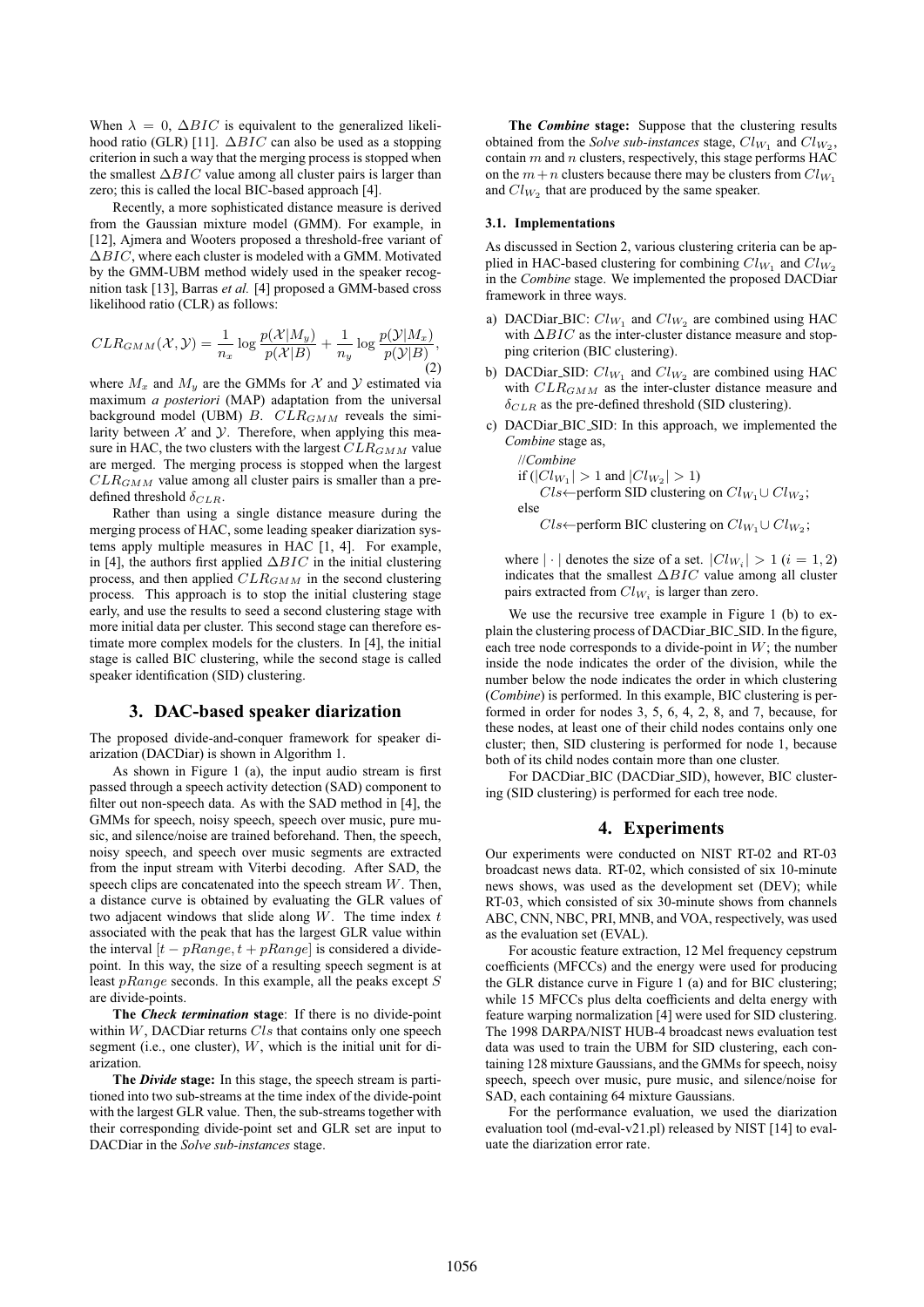**Algorithm 1**  $Cls \leftarrow \text{DACDiar}(W, DP_{set}, GLR_{set})$ **Require:** W: the speech stream;  $DP_{set} = \{DP_1, \ldots, DP_N\}$ : the divide-points in W;  $GLR_{set} = \{GLR_1, \ldots, GLR_N\}$ :  $GLR_i$  denotes the GLR value at  $DP_i$  for  $i = 1, 2, \dots, N$ ; **Ensure:** *Cls*: the set of output clusters 1) //*Check termination* if  $(DP_{set}$  is empty)  $Cls \leftarrow W$ ; return; 2) //*Divide* search in  $DP_{set}$  and let  $DP_k$  be the divide-point whose GLR value is the largest in  $GLR_{set}$ ; let  $\hat{t}$  be the time index of  $DP_k$ ; divide W into two sub-streams,  $W_1$  and  $W_2$ , at  $\hat{t}$ ; divide  $DP_{set}$  into two sub-sets,  $DP_{set1} = \{DP_1, \ldots, DP_{k-1}\}\$ and  $DP_{set2} = \{DP_{k+1}, \ldots, DP_N\};$ divide  $GLR_{set}$  into two sub-sets,  $GLR_{set1} = \{GLR_1, \ldots, GLR_{k-1}\}\$ and  $GLR_{set2} = \{GLR_{k+1}, \ldots, GLR_N\};$ 3) //*Solve sub-instances*  $Cl_{W_1} \leftarrow DACDiar(W_1, DP_{set1}, GLR_{set1});$  $Cl_{W_2} \leftarrow DACDiar(W_2, DP_{set2}, GLR_{set2});$ 4) //*Combine*  $Cls \leftarrow$  perform clustering on  $Cl_{W_1} \cup Cl_{W_2}$ ;

#### **4.1. Experiment results**

We used three HAC-based speaker clustering methods to implement the conventional two-stage (segmentation followed by clustering) diarization approach: 1) BIC clustering (HAC BIC), 2) SID clustering (HAC SID), and 3) BIC clustering followed by SID clustering (HAC BIC SID). They respectively correspond to the baseline systems of the three implementations of the proposed DAC framework, namely DACDiar<sub>-BIC</sub>, DAC-Diar SID, and DACDiar BIC SID. All the baseline systems used the same speech segmentation method, as shown in Figure 1(a), as the proposed DAC-based approaches. Therefore, we can fairly evaluate the advantage of integrating HAC into a DAC framework.

First, we conducted experiments on DEV using HAC BIC to evaluate the proper setting for the size of the sliding window and pRange used in speech segmentation (*cf*. Figure 1(a)). We found that it was appropriate to set both at three seconds. In the following experiments, this setting was applied to all approaches.

Table 1 shows the diarization error rates (DERs) of all the approaches investigated in this paper. From the table, we observe that the proposed approaches obtain similar DERs compared to their respective baselines, except for DACDiar BIC (vs. HAC BIC) on the DEV set. Comparing the DERs of DACDiar SID and HAC SID to those of DACDiar BIC and HAC BIC, it is clear that the approaches that use  $CLR_{GMM}$ defined in Eq. (2) as the distance measure in HAC substantially outperform the approaches that apply  $\Delta BIC$  defined in Eq. (1). For example, compared to DACDiar BIC, DAC-Diar SID achieves a 44.19% relative DER reduction (11.91% vs. 21.34%) on DEV, and a 10.99% relative DER reduction (19.69% vs. 22.12%) on EVAL. Moreover, applying multiple distance measures in speaker clustering improves the diarization accuracy. From Table 1, we observe that DACDiar\_BIC\_SID



Figure 1: (a) The process for extracting the speech stream  $W$ from an audio stream and creating divide-points for the speech stream. In this example, all the peaks except  $S$  are dividepoints. (b) An example of recursive tree illustration of DACDiar based on the divide-points in (a). Here, it is assumed that the diarization process is perfect, i.e., no segmentation and clustering errors occur.  $P_1$ ,  $P_2$ ,  $P_3$ , and  $P_4$  are the speaker change points.

(HAC BIC SID) outperforms DACDiar SID (HAC SID) on both DEV and EVAL.

Table 2 shows the speeds of all approaches in terms of realtime factor,  $xRT=T_s/T_d$ , where  $T_s$  is the system runtime of the clustering module and  $T<sub>d</sub>$  denotes the time duration of the test data set. Since all approaches share the same speech segmentation strategy, the runtime of segmentation is excluded in the evaluation. The average numbers of speech segments obtained by fixed-size sliding window segmentation on DEV and EVAL are 69.5 and 165.5, respectively. Therefore, we may think that the size of EVAL is about 2.38 times that of DEV. From Table 2, several observations can be drawn. 1) The speedup obtained by